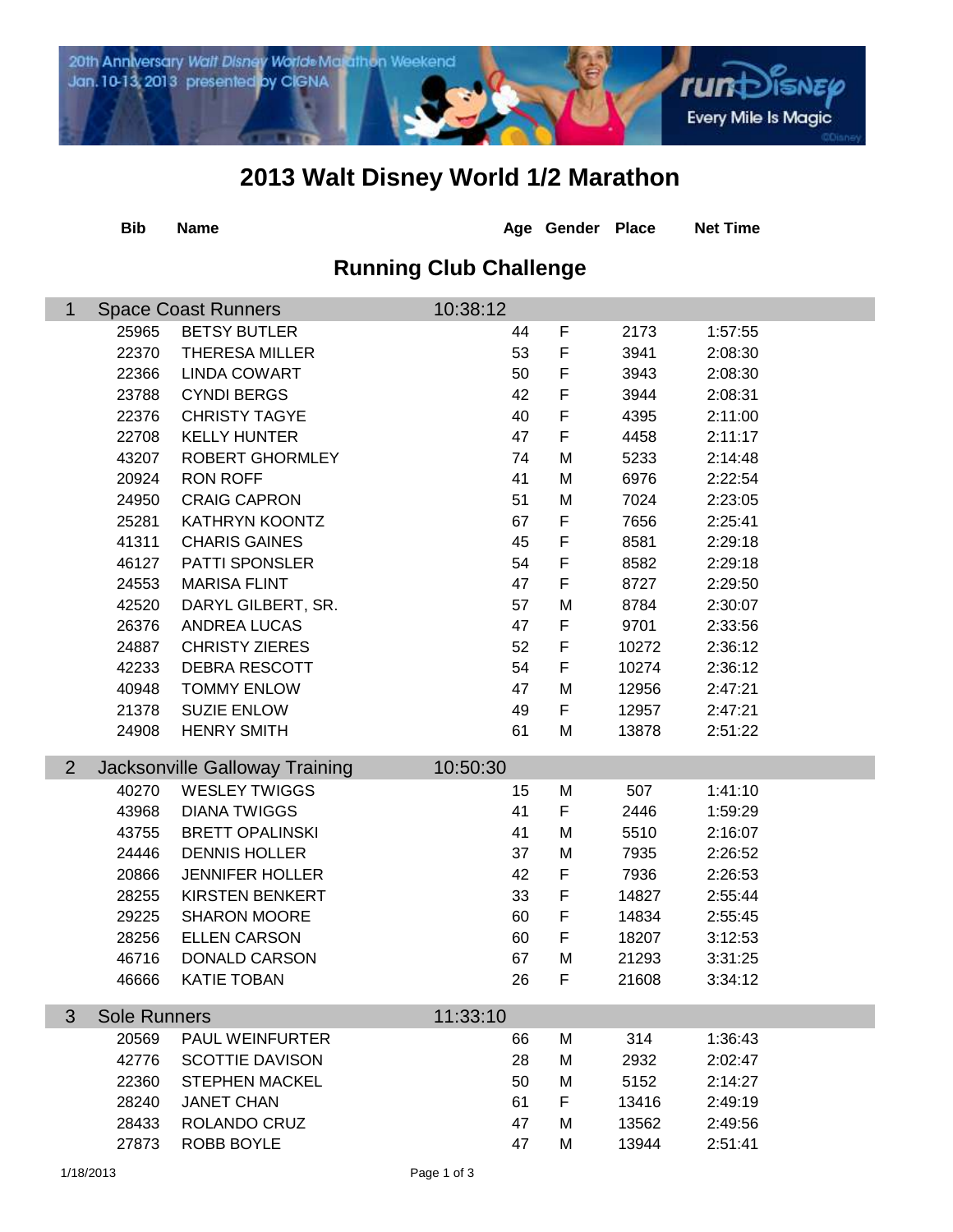## **2013 Walt Disney World 1/2 Marathon**

|                 | <b>Bib</b>       | <b>Name</b>                               |          | Age Gender  | <b>Place</b>   | <b>Net Time</b>    |  |
|-----------------|------------------|-------------------------------------------|----------|-------------|----------------|--------------------|--|
|                 | 46472            | <b>CASSANDRA BOYLE</b>                    | 45       | F           | 13946          | 2:51:42            |  |
|                 | 56622            | KIMBERLEY RUIZ                            | 54       | $\mathsf F$ | 17152          | 3:06:56            |  |
|                 | 28996            | <b>LEANN ZUNICH</b>                       | 49       | F           | 17156          | 3:06:56            |  |
|                 | 24232            | <b>HANNAH COLLINS</b>                     | 29       | $\mathsf F$ | 17446          | 3:08:27            |  |
|                 | 45680            | <b>RENU MOON</b>                          | 54       | F           | 18309          | 3:13:28            |  |
|                 | 29514            | <b>STACEY SOARES</b>                      | 34       | $\mathsf F$ | 19802          | 3:22:04            |  |
|                 | 29511            | <b>SARAH BIRD</b>                         | 25       | F           | 22513          | 3:44:32            |  |
|                 |                  |                                           |          |             |                |                    |  |
| $\overline{4}$  |                  | <b>Foothills Running Club</b>             | 12:12:41 |             |                |                    |  |
|                 | 23174            | <b>CHARLES RAINBOW</b>                    | 54       | М           | 2729           | 2:01:26            |  |
|                 | 23162            | <b>JASON HITZEMAN</b>                     | 40       | M           | 5855           | 2:17:40            |  |
|                 | 24913            | <b>DEBBIE HENDERSON</b>                   | 49       | F           | 8077           | 2:27:29            |  |
|                 | 26008            | <b>HOLLY ZINCK</b>                        | 40       | F           | 9983           | 2:34:58            |  |
|                 | 22365            | <b>SCOTT HINKELMANN</b>                   | 34       | M           | 13846          | 2:51:10            |  |
| $5\overline{)}$ |                  | <b>Orlando Galloway Training Club</b>     | 12:59:55 |             |                |                    |  |
|                 | 48158            | <b>KIMBERLY LYTLE</b>                     | 32       | F           | 8748           | 2:29:59            |  |
|                 | 47814            | <b>WAYNE JOHNSON</b>                      | 47       | M           | 8906           | 2:30:35            |  |
|                 | 26389            | <b>TODD SMOYER</b>                        | 26       | M           | 10962          | 2:38:51            |  |
|                 | 24893            | <b>CHRIS MCCULLION</b>                    | 33       | M           | 11088          | 2:39:26            |  |
|                 | 29227            | <b>STEPHANIE MANNY</b>                    | 42       | F           | 11482          | 2:41:06            |  |
|                 | 29228            | KATRINA LAUDEMAN                          | 38       | F           | 11985          | 2:43:09            |  |
|                 | 47011            | <b>ERIC JOHNSON</b>                       | 51       | M           | 12000          | 2:43:13            |  |
|                 | 24501            | <b>GARY SCOTT</b>                         | 53       | M           | 12001          | 2:43:13            |  |
|                 | 26369            | <b>KITZZY AVILES</b>                      | 34       | F           | 12041          | 2:43:23            |  |
|                 | 25349            | <b>BRENDA GRIFFITHS</b>                   | 46       | F           | 12046          | 2:43:24            |  |
|                 | 25239            | <b>KIRSTY WALKER</b>                      | 50       | F           | 12049          | 2:43:24            |  |
|                 | 25693            | <b>MANDY CASON</b>                        | 44       | F           | 12052          | 2:43:25            |  |
|                 | 23225            | <b>JENNIFER LAWRENCE</b>                  | 28       | $\mathsf F$ | 12145          | 2:43:52            |  |
|                 | 27734            | <b>KATHY EICHNER</b>                      | 53       | $\mathsf F$ | 12299          | 2:44:26            |  |
|                 | 29879            | THERESA RODRIGUEZ                         | 47       | $\mathsf F$ | 12467          | 2:45:08            |  |
|                 | 52294            | SHAMEIKA DAYE                             | 29       | F           | 14550          | 2:54:30            |  |
|                 | 49462            | <b>SHANNON CHENOWETH</b>                  | 34       | F           | 16268          | 3:02:16            |  |
|                 | 24496            | <b>LINDA ROMER</b>                        | 39       | F           | 16627          | 3:04:03            |  |
|                 | 49484            | <b>LESLIE LYNCH</b>                       | 44       | F           | 16762          | 3:04:49            |  |
|                 | 29875            | <b>NANCY AUSTIN</b>                       | 56       | F           | 16764          | 3:04:49            |  |
|                 | 29167            | <b>KELLIE FLANNERY</b>                    | 48       | F           | 18222          | 3:12:58            |  |
|                 | 52420            | <b>KIM ADAMS</b>                          | 47       | F           | 18836          | 3:16:16            |  |
|                 | 27281            | <b>LAUREN ALBIG</b>                       | 24       | F           | 19248          | 3:18:37            |  |
|                 | 27988            | <b>KELLY ALBIG</b>                        | 22       | F           |                |                    |  |
|                 | 27870            | <b>KIMBERLY ALBIG</b>                     | 22       | F           | 19251<br>19256 | 3:18:38<br>3:18:38 |  |
|                 |                  | <b>STACEY FAULK</b>                       |          |             |                |                    |  |
|                 | 28275<br>51314   | <b>JOHN HENNING</b>                       | 41<br>65 | F<br>M      | 20560<br>20639 | 3:26:46<br>3:27:09 |  |
|                 |                  |                                           |          |             |                |                    |  |
|                 | 29881<br>55949   | <b>MOLLY NOVOSAD</b><br><b>JILL LEVIN</b> | 36<br>44 | F<br>F      | 21111<br>21563 | 3:30:09<br>3:33:49 |  |
|                 |                  |                                           |          |             |                |                    |  |
| 6               | Indianapolis, IN | <b>JGTRN</b>                              | 13:14:39 |             |                |                    |  |
|                 | 23181            | <b>MARK PARNELLA</b>                      | 51       | M           | 4372           | 2:10:52            |  |
|                 | 43295            | SHERI FIGGE                               | 54       | F           | 9706           | 2:33:58            |  |